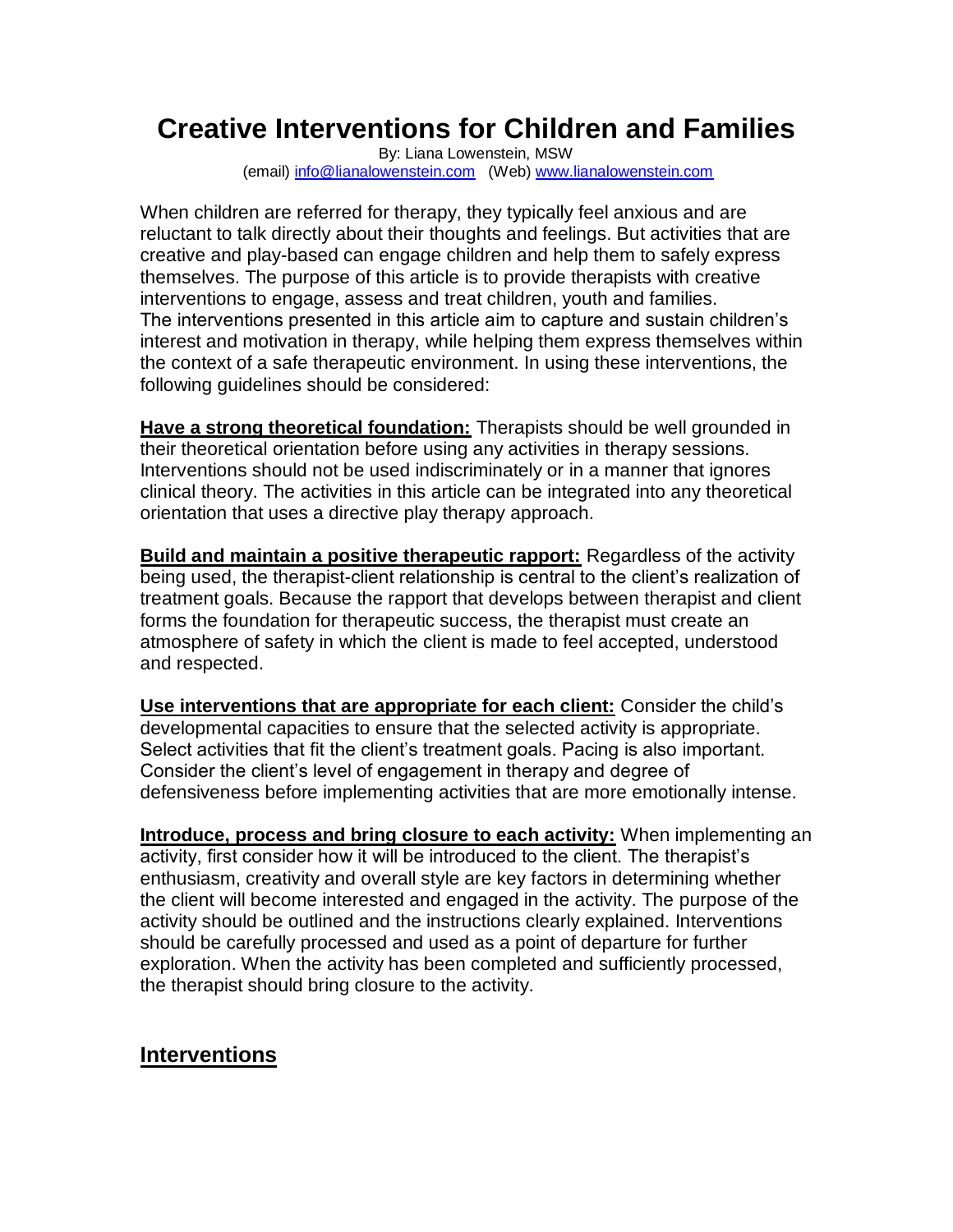#### **Butterflies in My Stomach** (Lowenstein, 1999)

The therapist introduces the activity by pointing out that everyone has problems and worries. Different ways the body reacts to stress are outlined. For example, when people are scared, their heart might pound faster, or when they are sad and about to cry, they might feel like they have a lump in their throat. The therapist then asks the client if he or she has ever heard of the expression "I have butterflies in my stomach." If the client is unfamiliar with the expression, the therapist offers an explanation, such as, "When you are worried or nervous about something, your stomach might feel funny or jittery, as if you have butterflies in your stomach. You don't really have butterflies in your stomach; it just feels like you do."

Next, the child lies down on a large sheet of banner paper, while the therapist outlines the child's body. (Alternatively, the child can draw a body outline.) Then the therapist gives the child assorted sizes of paper butterflies (see Lowenstein, 1999, p. 11). The child writes his or her worries on the paper butterflies. Bigger worries are written on the larger butterflies, smaller worries on the smaller ones. If the child is reluctant to identify worries, the therapist can give prompts, such as, "Write about a worry you have at school," "Write about a worry you have about your family" and "Write about a worry you have with other kids." The butterflies are then glued onto the child's body outline, inside the stomach. As the child identifies each worry, the therapist can facilitate further discussion by asking open-ended questions, such as, "Tell me more about this worry." At the end of the exercise, the child can color the butterflies and decorate the body outline.

This activity facilitates self-awareness and open communication. It is a useful assessment tool applicable to a wide variety of client populations. This is a particularly useful activity with children who have a multitude of presenting problems, as it enables them to communicate to the therapist which problems are most pressing and need priority in treatment.

#### **The Way I Want It to Be** (Lowenstein, 2002)

The client draws two pictures, the first on a sheet of paper titled "The Way My Life Is" and the second on a sheet of paper titled "The Way I Want It to Be." The client then discusses the two pictures. The therapist can ask the following process questions:

- How did you feel during the drawing activity?
- How are you going to get from the way it is to the way you want it to be?
- What do you need to do differently to get to the way you want it to be?
- How might therapy help you get to where you want to be?
- How will you feel when you get to where you want to be?

A variation for family therapy is to have the family draw two pictures. The first is titled "The Way It Is in Our Family." The second is titled "The Way We Want It to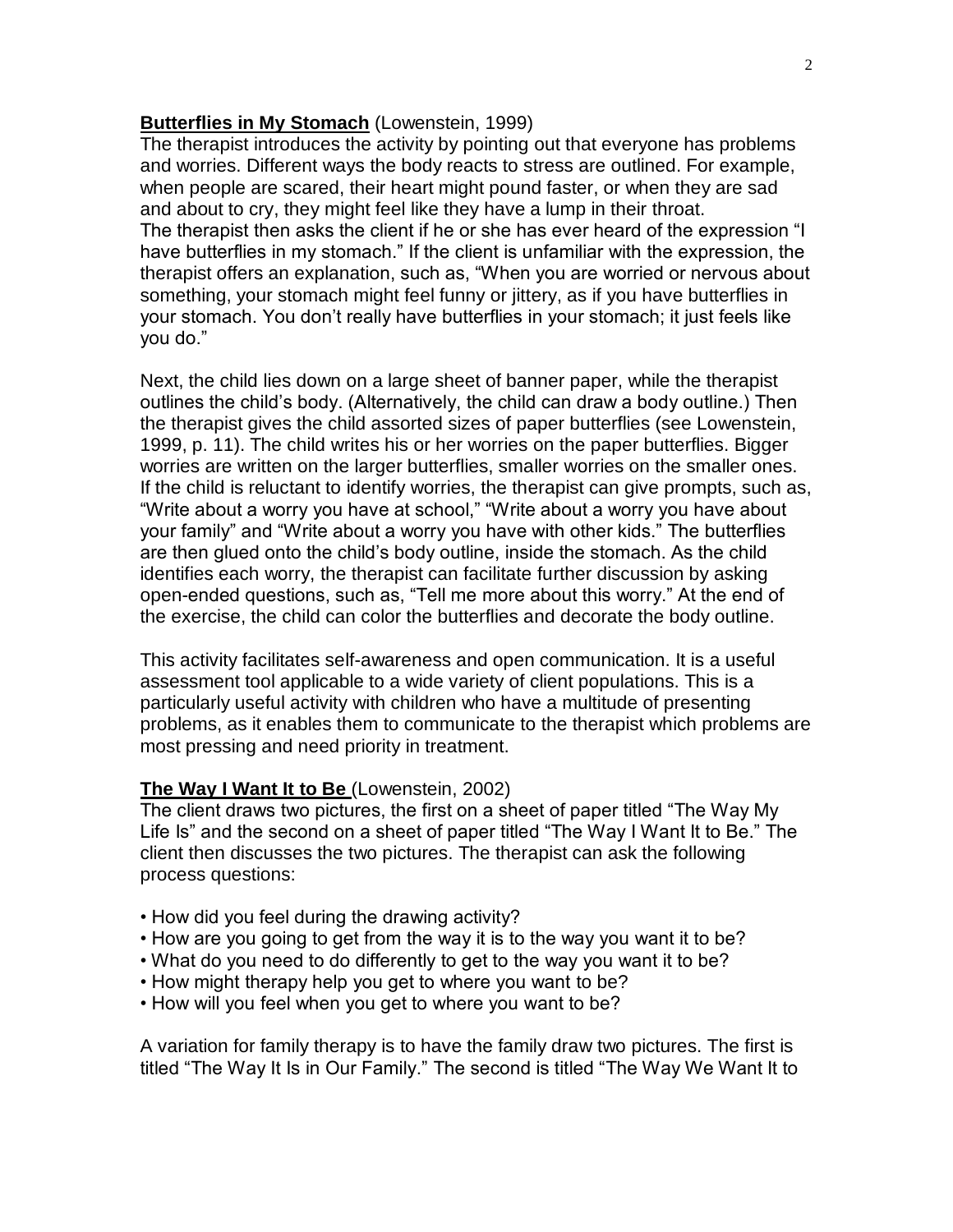Be in Our Family." The therapist processes the activity as described above, but the questions are reworded to suit a family session:

• How did each person in the family feel during the drawing activity?

• What does each member of the family need to do differently to help your family get to the way you want it to be?

• How might therapy help your family get to where you want to be?

• How will it feel to get your family where you want it to be?

Incorporating art activities into family sessions provides a medium to engage all family members. While the content of the family drawings provides valuable diagnostic information, the therapist should also focus on the family dynamics that emerge during the exercise, including interaction styles, issues of power and control, roles and dysfunctional patterns.

### **Paper Dolls** (Adapted from Crisci, Lay, and Lowenstein, 1997)

Introduce the activity by stating, "We are going to do an activity about the important people in your life, and how you feel about them." The child makes a string of eight paper dolls (for instructions refer to Crisci, Lay, & Lowenstein, 1997, page 29).

The child uses the paper dolls to complete the activity as follows: "Label each doll by writing the names of the people who are important to you. Include yourself, each person in your family, and other people who are important either because you feel close with them or because they have hurt or upset you. For example, you may want to include certain relatives, someone who hurt you, your teacher, a best friend, baby-sitter, foster parent, therapist, or pet. Next, you are going to put stickers on the paper dolls to show how you feel about these people. Put a happy face sticker on anyone who feels happy, and explain why they feel happy. Put a red dot sticker on anyone who feels angry and explain who they are angry at and why they feel angry. Put a black dot sticker on anyone who is mean or bad and explain why they are mean or bad. Put a star sticker on anyone who helps you and explain what they do to help you." As a closing activity, the child can make a sticker book to take home.

The paper dolls and stickers are used to engage children and to help them express thoughts and feelings regarding family and community relationships.

## **Scavenger Hunt** (Lowenstein, 2006a)

This intervention is most appropriate for group settings, but it can be adapted for individual or family sessions as well. The therapist develops a list of scavenger hunt items for group members to create or collect. Modify the list depending on the ages of the clients and the issues to be addressed in the session. For example, scavenger hunt items for a group of children dealing with divorce might include: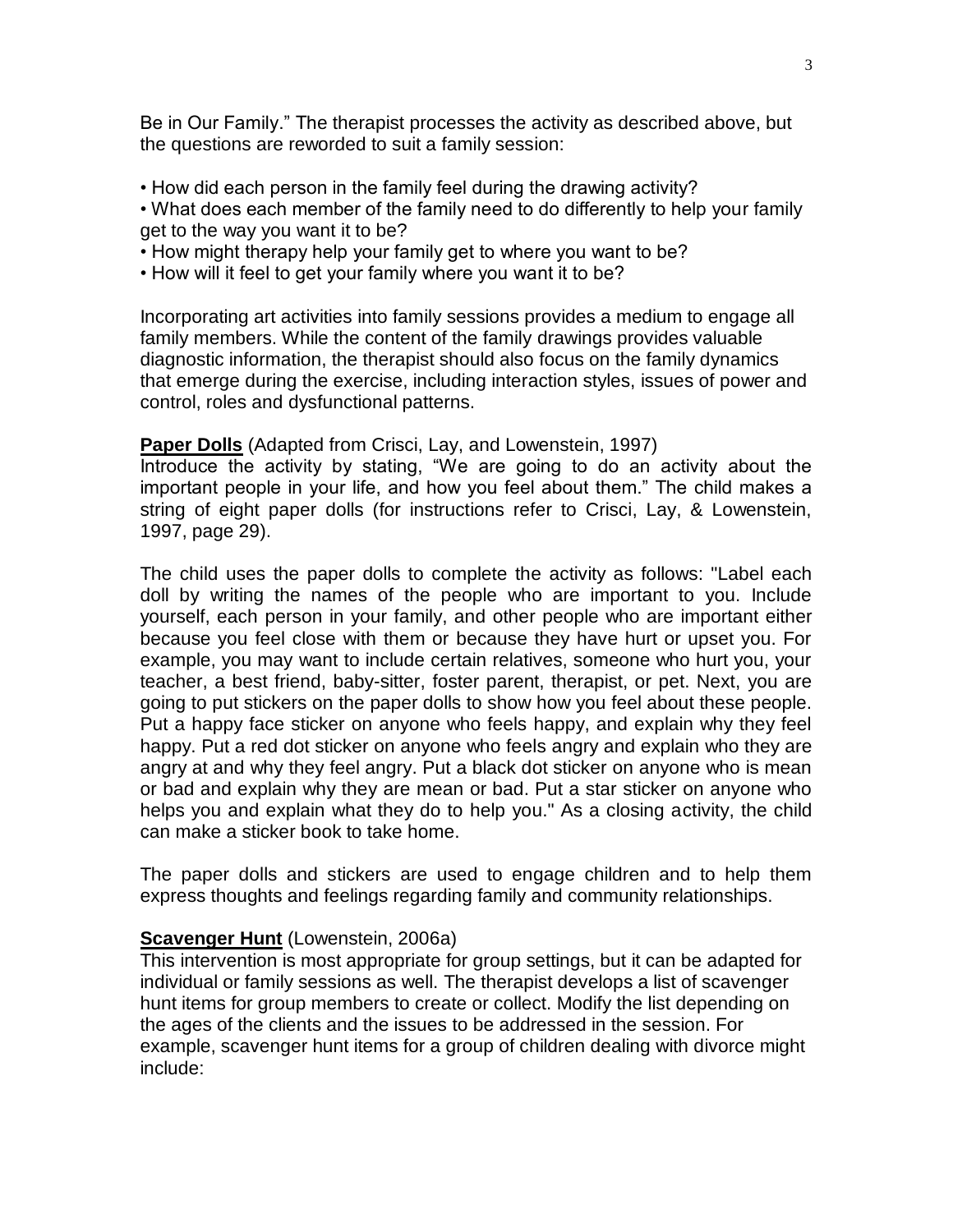- Definition of divorce
- Outline of a hand
- Five feelings children might have when parents divorce
- Two people with the same shoe size
- Words of advice to help children who feel the divorce was their fault
- A group of children holding hands and singing a song aloud

The activity is explained as follows: "You will be divided into two teams. Each team will get a list of scavenger hunt items to create or collect. You will have 15 minutes to create or collect as many items on the list as you can. The team that collects the most items from the list wins."

A group leader should be assigned to each group to assist with reading and writing and to facilitate appropriate group interaction. This intervention promotes open communication, expression of feelings and problem solving. Likewise, it encourages open dialogue among group members and facilitates group cohesion.

#### **Can You Kazoo?** (Chalker, 2010)

The therapist and child each choose a kazoo. The therapist hums a rhythm or tune on one kazoo and the child tries to repeat it. If the child repeats it correctly, he/she chooses a treat or sticker. Then the client hums a rhythm or tune on his/her kazoo. The therapist repeats it correctly and chooses a treat or sticker. The therapist starts out with simple rhythms and increases the complexity as the child becomes more adept at repeating them. The therapist sets a number of turns for each person or lets the child decide when to end the game.

Children are often shy or anxious and have difficulty interacting with the therapist. This activity engages the child and helps build a playful and trusting relationship without requiring the child to talk. The added incentive of choosing a reward encourages the child's interest in the game.

#### **Feel Better Bag** (Lowenstein, 2006b)

Encouraging self-care and teaching healthy coping strategies is an important goal for most clients. The *Feel Better Bag* is used as a tool to facilitate self-care. The child is provided with a bag and fills it with self-care items such as: a stress ball, dream-catcher, picture of a proud moment, etc. The practitioner and child can come up with additional self-care items for the *Feel Better Bag* or obtain ideas from the book, *Creative Interventions for Bereaved Children* (Lowenstein, 2006b). The child takes the bag home and is encouraged to use the self-care items during times of need.

#### **Click! Emotions** (Adapted from Cotnoir, 2008)

This intervention helps children identify and express feelings. The therapist and child brainstorm a list of feelings. The child is then asked to facially express each feeling, and to hold the facial expression while the practitioner takes a picture of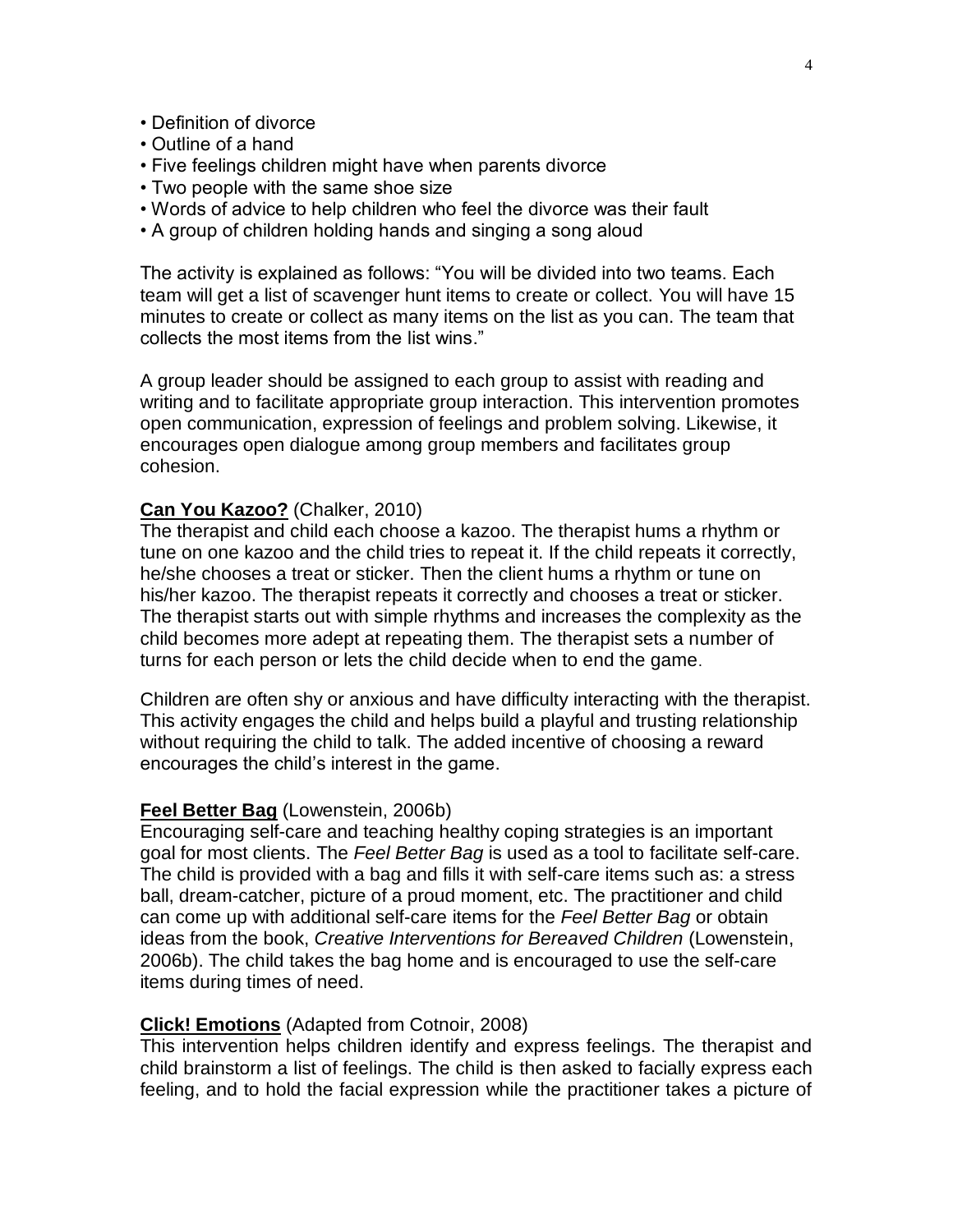each facial expression. The child then identifies times he/she felt the depicted feeling.

**Feelings Mish-Mosh** (Adapted from Crisci, Lay, and Lowenstein, 1997) Introduce the activity by stating, "Everyone has feelings--comfortable feelings like happy and excited, and uncomfortable feelings like sad and scared. It is normal and okay to have all kinds of feelings. Sometimes we feel confused or mixed up because we have so many different feelings. Today, we are going to make a mish-mosh of mixed-up Feelings."

Fill a zip-lock (or sealable) plastic bag with about a half cup of water, then add several drops of yellow food coloring to the bag of water. As the yellow food coloring is dropped into the bag, say, "Let's pretend this yellow food coloring is for the happy feelings we have inside. What are some reasons children may feel happy?" Give the child an opportunity to respond. Proceed in the same manner with the other food coloring (for example, blue for sad, red for mad, green for scared). After several drops of each color food coloring have been added to the bag, zip the bag so it is tightly sealed. Be careful at this point not to shake the bag, so the mixture maintains its "rainbow" appearance. Next, explain: "These colors show different feelings we have. If we shake the bag, the feelings get all mixed up and look kind of yucky. (The therapist shakes the bag.) When we have lots of different feelings, it can be very confusing and we might feel like we have a mish-mosh of mixed-up feelings. That's why it is important to talk about the mixed-up feelings so we can let the feelings out and start to feel better."

The therapist and child take turns talking about times when they felt happy, sad, mad, and scared. As the feelings are shared, the therapist opens the bag and slowly pours the liquid out into a sink or a cup, thus metaphorically letting out the feelings. At the end, exclaim, "We let out our feelings and now we don't feel filled with a mish-mosh of mixed-up feelings!"

The mish-mosh bag is fun to make and excites and fascinates young children. It can be used to help children express a range of emotions.

## **Healing Animals** (Lowenstein, 2010)

This activity is described as a family intervention but can be modified for individual or group therapy. It is a drawing activity appropriate for the ending phase of therapy. The aim is to help the family explore the changes they have made over the course of treatment and to create a new awareness of how they have overcome adversity. Provide each family member with a sheet of paper and a variety of drawing materials. Ask them to get into a relaxed position and to close their eyes. Then say, "Imagine a family of animals…this animal family has been through great hardship…take some time to imagine what it is like to be this animal family…when you are ready you can open your eyes and draw this *wounded* animal family."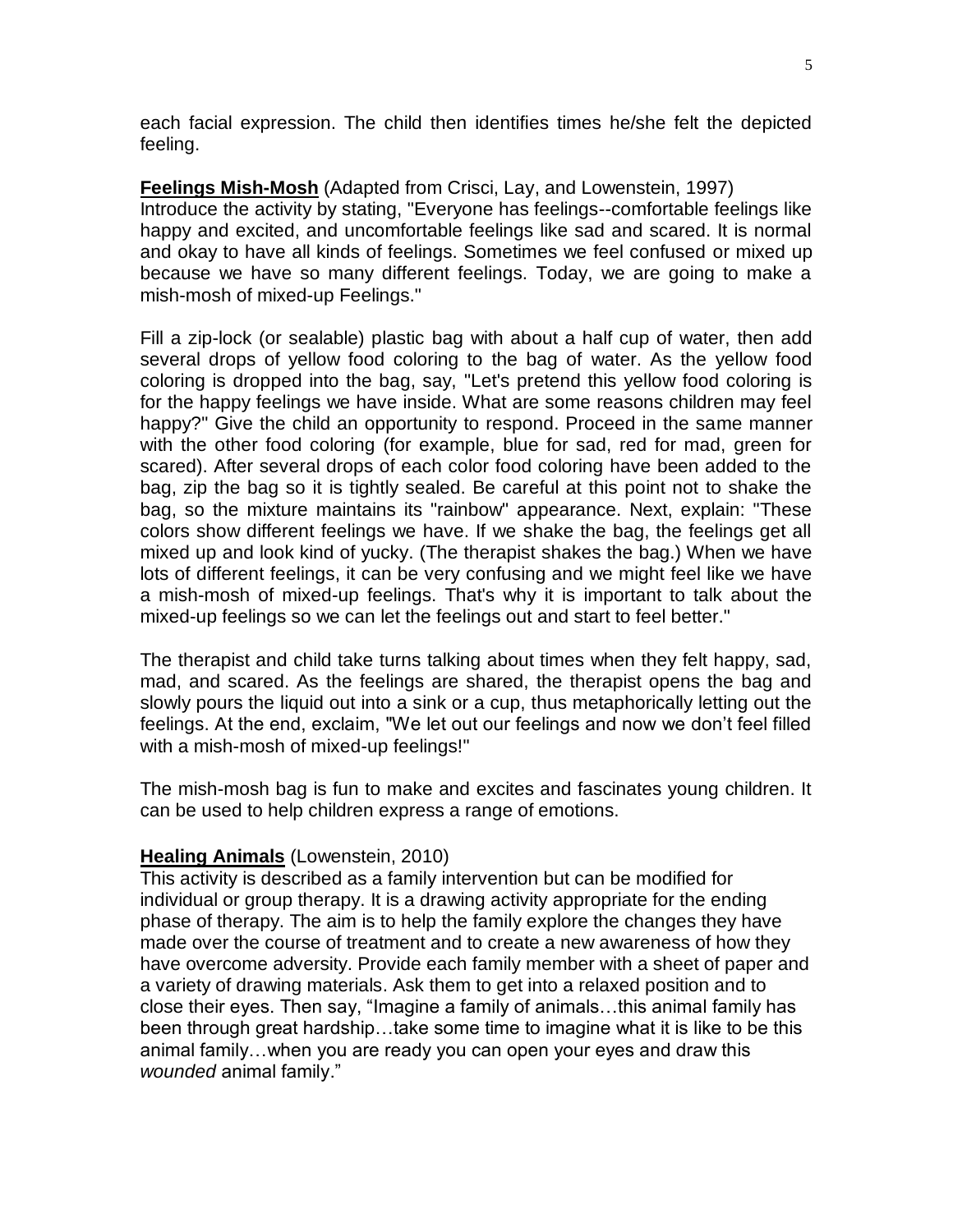Once the drawings are complete, ask the family members to close their eyes again. Say, "Imagine this same family of animals…this animal family has survived something very difficult…they are strong…take some time to imagine what it is like to be this animal family…when you are ready you can open your eyes and draw this *healing* animal family."

After the members have finished drawing their two animal families, display all the pictures, ideally by taping them to a wall. Invite the family to discuss their images. For example, ask:

- 1. What similarities/differences exist among the drawings?
- 2. What three words best describe the wounded animal families?
- 3. What three words best describe the healing animal families?
- 4. What helped the animal families overcome their hardships?
- 5. What important life lessons have the animal families learned?
- 6. How will the animals use their strength to overcome hardships in the future?
- 7. What do your drawings reveal about your family life?

The process questions focus on growth, strength, and survival, as these are important themes to highlight in the termination stage of therapy. Through this intervention, the family is provided with the message that they have survived hardship and they can utilize this strength to get through difficult times in the future. This gives the family a sense of validation and hope.

# **Conclusion**

Children will more readily embrace therapy if it is engaging, innovative and immersed in play. The games, art, and music activities in this article are designed to appeal to children so that a positive therapy experience results. Using these and other creative activities, therapists can break through the resistive barrier, engage children in therapy and have successful treatment outcomes.

# **References**

Chalker, D. (2010). Can You Kazoo?. In *Assessment and Treatment Activities for Children, Adolescents, and Families VOLUME TWO: Practitioners Share Their Most Effective Techniques*, ed. L. Lowenstein. Toronto: Champion Press.

Cotnoir, M. (2008). Click! Emotions. In *Assessment and Treatment Activities for Children, Adolescents, and Families: Practitioners Share Their Most Effective Techniques*, ed. L. Lowenstein. Toronto: Champion Press.